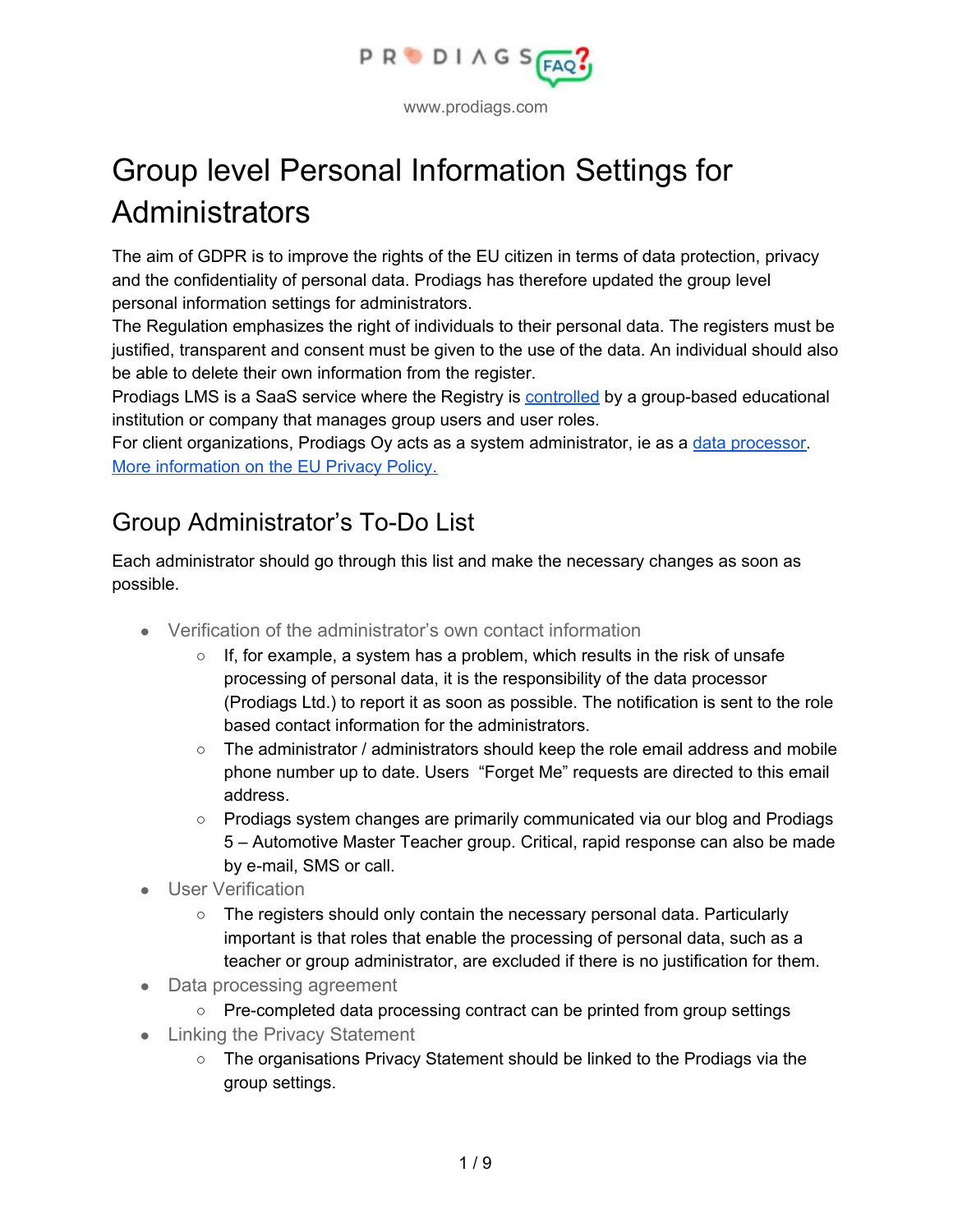

- Settings for existing personal information fields
	- $\circ$  It is possible to determine group-specific, whether the field is compulsory, voluntary or discontinued
- Customised info text for personal information fields
	- Descriptions of what personal information is used
- Special settings
	- Setting the user deleting delay
	- Does user authentication need administrator approval?

#### Data processing agreement – DPA

This is done in writing between Prodiags Ltd. and the organisation maintaining the group. If there are several Prodiags groups under the organisation's management, the agreement is made for each group separately, because the personal data processing settings managed by the group administrator are group-specific. The pre-signed contract can be printed from the group settings administrator view (group administrators).

#### Important!

This agreement must be signed before Prodiags is introduced to the organisation. If the administrator/owner wants to outsource parts of the registry maintenance tasks to Prodiags Ltd., such as new user formatting from an external file, it should also be included in the contract. The language version of the agreement depends on the language of the user interface. If the contract is not available in the selected language, the contract will be printed in English.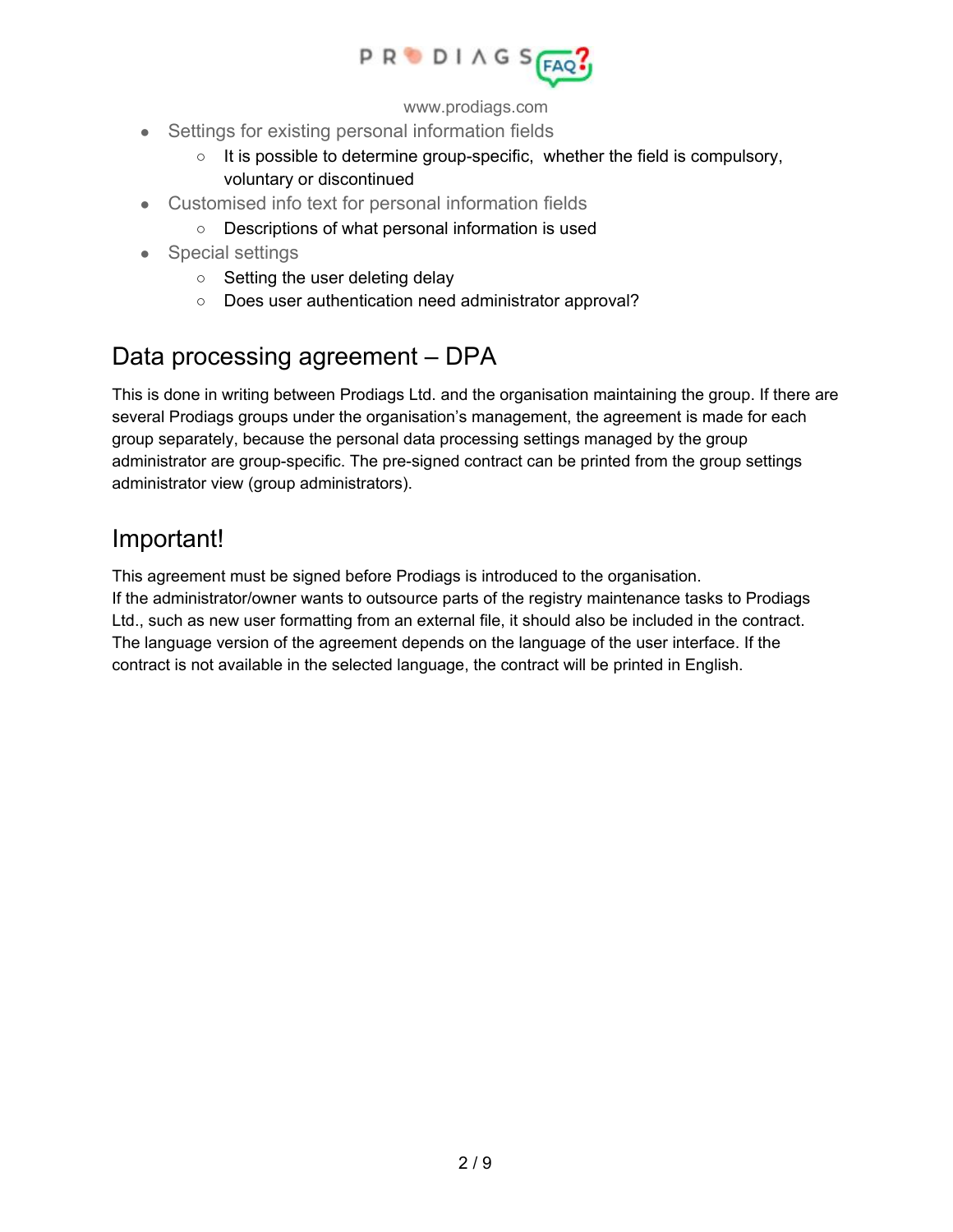

#### **PRODIAGS**

#### **A** ADMIN > Group Settings

| Group's Main Data                          |                                          |                                            | Θ                     |
|--------------------------------------------|------------------------------------------|--------------------------------------------|-----------------------|
| Group Name*                                |                                          | Group ID                                   |                       |
| Prodiags Demo School                       |                                          | pd                                         |                       |
| <b>Start Date</b>                          |                                          | <b>Expiry Date</b>                         |                       |
| 22.11.2016                                 |                                          | 05.08.2025                                 |                       |
| <b>Unused User Licenses</b>                |                                          |                                            |                       |
| 76                                         |                                          |                                            |                       |
| Homepage                                   |                                          | Privacy policy URL View                    |                       |
|                                            |                                          | https://www.domain.com/privacy-policy.html |                       |
| Data processing agreement                  |                                          |                                            |                       |
| Download prefilled DPA                     |                                          |                                            |                       |
| Filename<br>Β<br>Prodiags-DPA-20180918.pdf |                                          |                                            |                       |
| <b>Group's Address</b>                     |                                          |                                            | $\bm{\Theta}$         |
| <b>Extra Settings</b>                      |                                          |                                            | $\boldsymbol{\Theta}$ |
|                                            |                                          | Save                                       |                       |
|                                            | <b>Edit Users Personal Data Settings</b> | Renew personal data agreement requests     |                       |
|                                            |                                          |                                            |                       |
|                                            |                                          | $(C)$ P R $\bullet$ D I A G S Ltd.         |                       |

A pre-fetched computing agreement can be found in group settings (**A**) when the administrator is logged on. Administrator: Print contract and submit **two copies** signed to Prodiags Ltd.

Address:

Prodiags Ltd. / Rudi Steiner Kehävuorentie 6 FI-01690 Vantaa, FINLAND

We return the original piece signed back to the sender, the second piece will remain on Prodiags. A copy of the signed contract can also be found in the group settings (B), here is easy to review the contractual situation.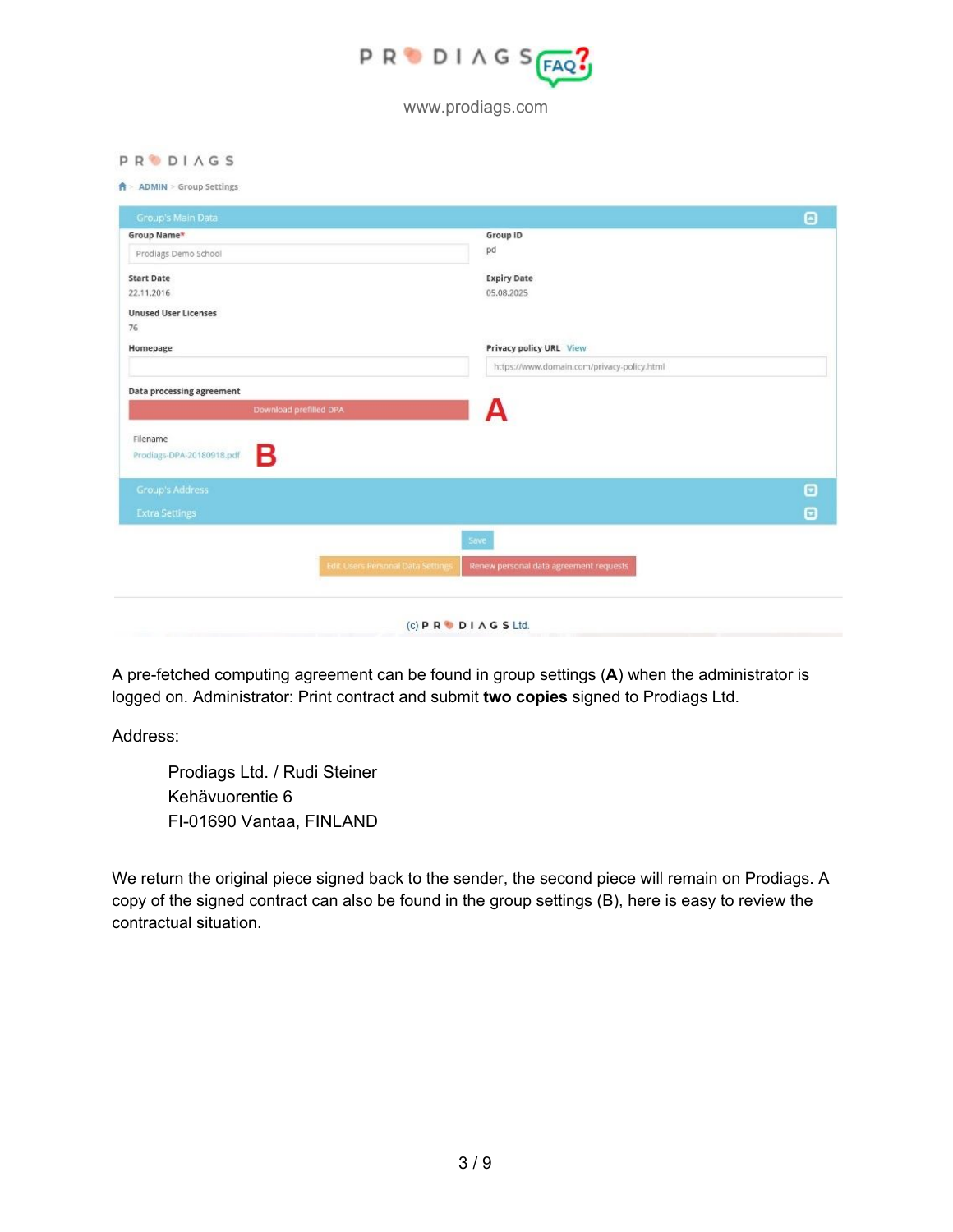

# Privacy Policy

This is an official statement to the user about what information is collected and how it is used. Organisational privacy statements are usually compiled from all the registers used centrally in one place, such as web pages, etc. The organisation's Privacy Statement should also be linked to the Prodiags group's settings, from which it appears to users in the Personal Inquiry Authority. The group administrator maintains this link.

| Group's Main Data           |                                          |                                            | $\boldsymbol{\Theta}$ |
|-----------------------------|------------------------------------------|--------------------------------------------|-----------------------|
| Group Name*                 |                                          | Group ID                                   |                       |
| Prodiags Demo School        |                                          | pd                                         |                       |
| <b>Start Date</b>           |                                          | <b>Expiry Date</b>                         |                       |
| 22.11.2016                  |                                          | 05.08.2025                                 |                       |
| <b>Unused User Licenses</b> |                                          |                                            |                       |
| 76                          |                                          |                                            |                       |
| Homepage                    |                                          | Privacy policy URL View                    |                       |
|                             |                                          | https://www.domain.com/privacy-policy.html |                       |
| Data processing agreement   |                                          |                                            |                       |
|                             | Download prefilled DPA                   |                                            |                       |
| Filename                    |                                          |                                            |                       |
| Prodiags-DPA-20180918.pdf   |                                          |                                            |                       |
|                             |                                          |                                            |                       |
| <b>Group's Address</b>      |                                          |                                            | $\boldsymbol{\Theta}$ |
| <b>Extra Settings</b>       |                                          |                                            | $\boldsymbol{\Theta}$ |
|                             |                                          | Save                                       |                       |
|                             | <b>Edit Users Personal Data Settings</b> | Renew personal data agreement requests     |                       |

This address (highlighted in red) is a link to the privacy statement for the description and approval of the personal data coming from the front page and should be completed in full, starting at: http: // or https: //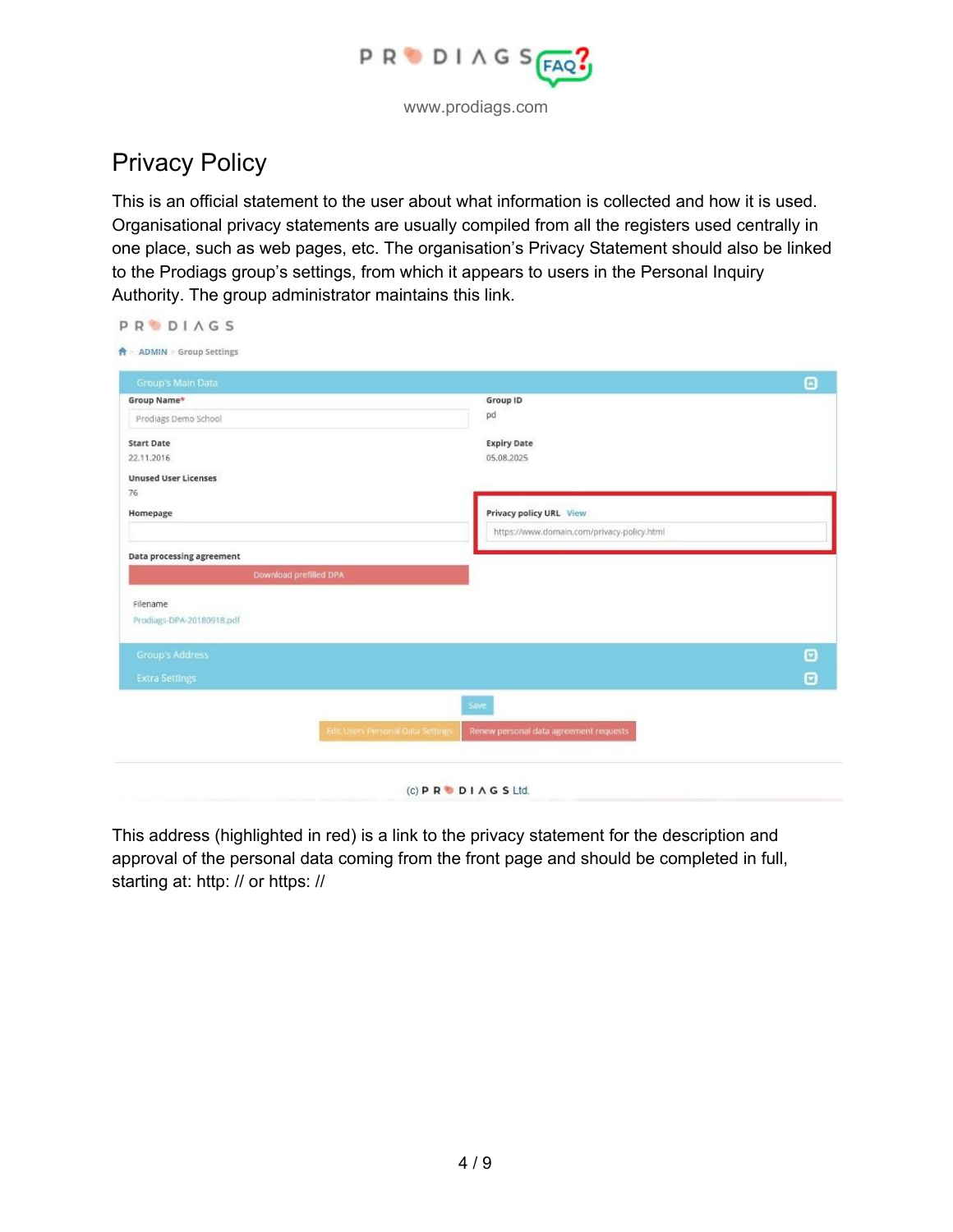

#### Organisation's Privacy Statement

We recommend to go through every organisation during the launch of Prodiags. This is a summary of all the registers available to your organization. The privacy statement should be reviewed regularly. In supervisory data protection services, the structure of the register is usually analysed by answering questions. Here are answers to typical questions:

| Does the database support the management of personal data<br>approvals and denials?                                | Yes                                                                                                                                                                                   |
|--------------------------------------------------------------------------------------------------------------------|---------------------------------------------------------------------------------------------------------------------------------------------------------------------------------------|
| Do all users have unique usernames?                                                                                | Yes                                                                                                                                                                                   |
| Are there quality requirements for passwords? What kind?                                                           | Not forced. PD5 has a helper who evaluates the password strength<br>and directs the user verbatim.                                                                                    |
| Is the system aware of the user's login?                                                                           | The error log used by the system administrator records<br>inconvenient logins and analyzes, for example, a possible attacker,<br>but we will not automatically close the usernames.   |
| Is the system aware of the use of user's personal information?                                                     | We will record who has made the last changes to the data.                                                                                                                             |
| Does the system have information on the administrator's actions?                                                   | Default only for error situations. During system security auditing or<br>debugging, the login may be extended temporarily, but normally<br>the action is targeted only on test users. |
| Changing or removing system log data is blocked?                                                                   | Yes                                                                                                                                                                                   |
| Is there a plan for backing up the system and its data, which takes<br>into account different data recovery needs? | Yes                                                                                                                                                                                   |
| Are Backups retrieves Tested?                                                                                      | Yes                                                                                                                                                                                   |
| Is there a system automated deployment of security updates?                                                        | The service is browser-intensive and does not require any<br>applications we maintain on terminal devices.                                                                            |
| Has a recovery plan drawn up for the system?                                                                       | Yes                                                                                                                                                                                   |
| Has the need to protect personal data identified?                                                                  | No (the customer may use non-plain user names if desired).                                                                                                                            |
| Are data transfers blocked outside the organization?                                                               | We do not have data transfer outside the system.                                                                                                                                      |
| Are there regular security checks?                                                                                 | Yes                                                                                                                                                                                   |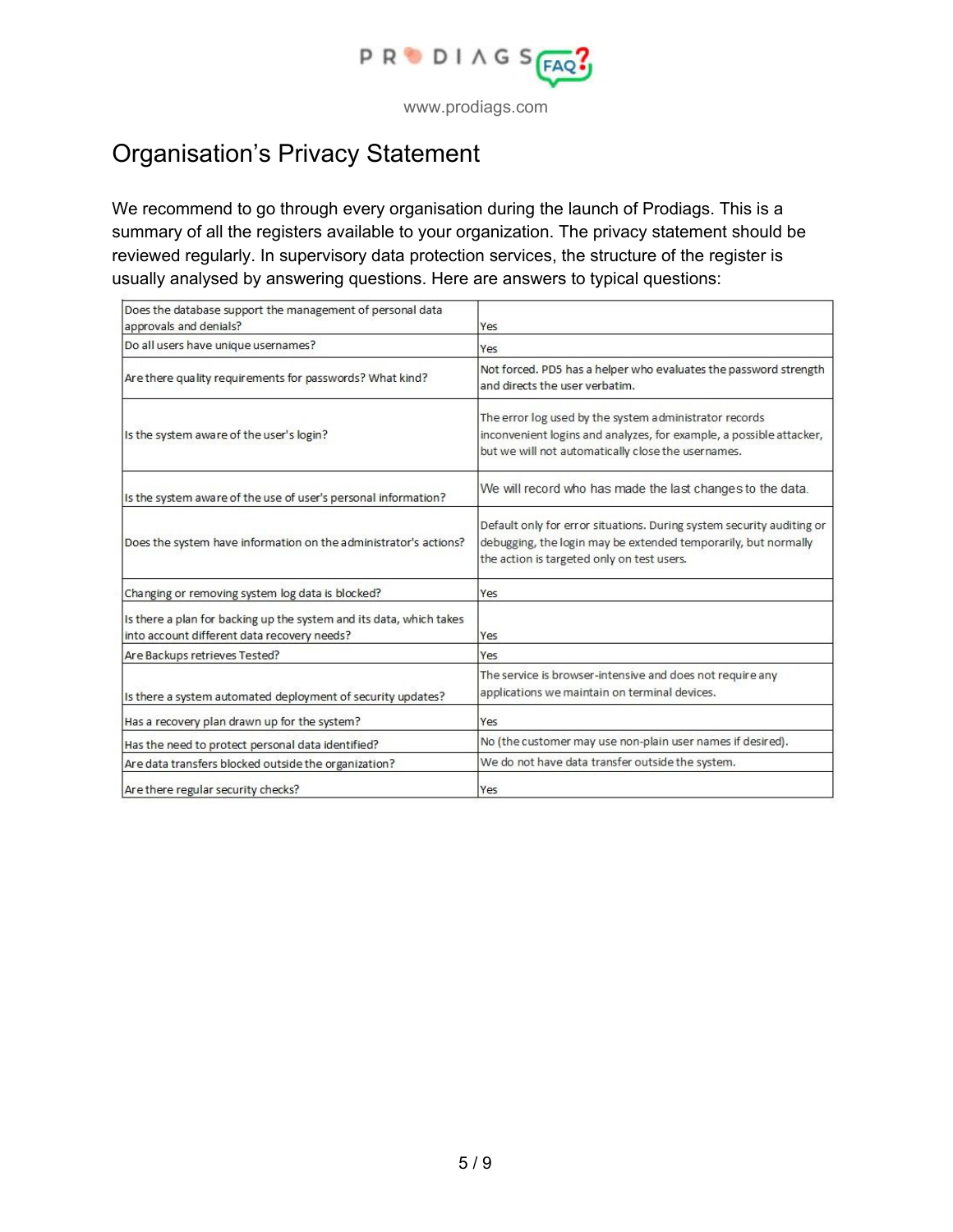

### Personal Database Settings

These settings allow the administrator to personalise personal information settings, whether they are mandatory, optional, or not. Note, the administrator can not change settings for all personal information fields because some of the basic information is required to show to the user.

| <b>PRODIAGS</b><br><b>ADMIN</b> > Group Settings                                                                                                  | PRODIAGS                      |            |                                                                                         |
|---------------------------------------------------------------------------------------------------------------------------------------------------|-------------------------------|------------|-----------------------------------------------------------------------------------------|
| <b>Group's Main Data</b><br><b>Group's Address</b><br><b>Extra Settings</b>                                                                       |                               |            | > ADMIN > Edit Users Personal Data Settings > Field                                     |
|                                                                                                                                                   | Seve                          | Field      | Username Data (Common to All Roles) -> L                                                |
| L Users Personal Data Setti<br><b>PRODIAGS</b>                                                                                                    | <b>Kistew pers</b>            | Field type | Mandatory (system)                                                                      |
| A ADMIN > Edit Users Personal Data Settings                                                                                                       | Language                      | default    | The username is common to all roles in all o                                            |
| Field<br><b>Username Data (Common to All Roles)</b><br><b>User ID Email Address</b>                                                               | Field typ<br>Manclat          | german     | Your username email is got from the regis<br>This email address is used only for auther |
| The username is common to all roles in all groups. It is not possibl<br>default.<br>reset email and communication email.<br>german                |                               |            |                                                                                         |
| english<br>spanish<br>estonian                                                                                                                    |                               | english    | Your username email is got from the regis<br>This email address is used only for authe  |
| finnish<br>hebrew                                                                                                                                 |                               |            |                                                                                         |
| swedish                                                                                                                                           | Start Date                    | 显          |                                                                                         |
| Password Reseting Delivery Email                                                                                                                  | Mandati<br><b>Expiry Date</b> | $\equiv$   |                                                                                         |
| A password reset link is sent to this email address. By default, the<br>default<br>necessary. NBI this does not change the username, the username |                               |            | Save                                                                                    |
| german                                                                                                                                            |                               |            |                                                                                         |

The administrator can change descriptions of personal data fields: ADMIN>GROUP SETTINGS>EDIT USER PERSONAL DATA SETTINGS.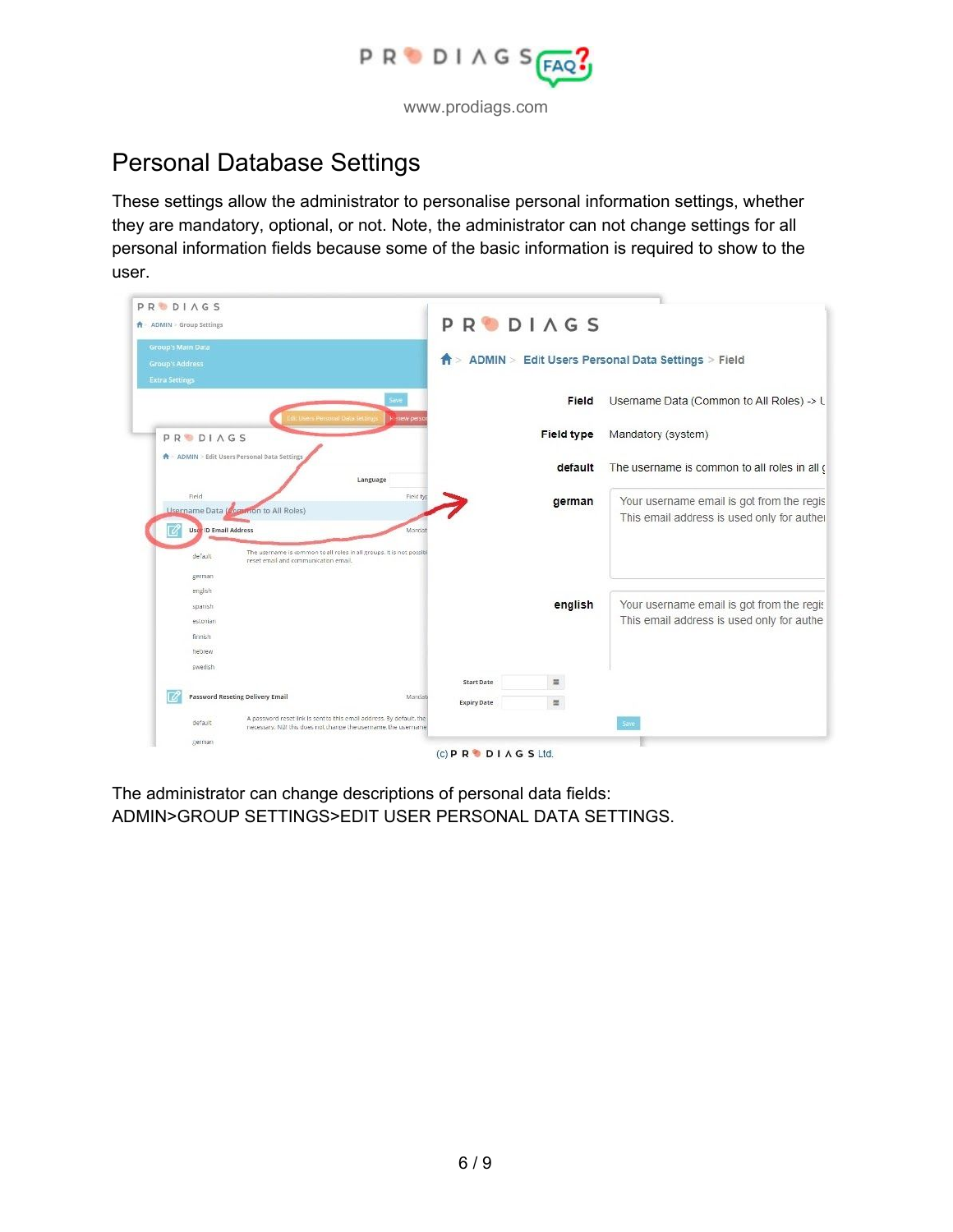

### Customised info text for personal information fields

The descriptions of the personal information appear to the user when logging in, the description of the personal data in the approval form.

|                                     |            | Principles and Practices on the Processing of Personal Data                                                                                                                               |  |  |
|-------------------------------------|------------|-------------------------------------------------------------------------------------------------------------------------------------------------------------------------------------------|--|--|
| Group Name                          |            |                                                                                                                                                                                           |  |  |
| Automotive Master Teacher Program   |            | Privacy policy                                                                                                                                                                            |  |  |
|                                     |            |                                                                                                                                                                                           |  |  |
| Field                               | Field type | Description                                                                                                                                                                               |  |  |
| Username Data (Common to All Roles) |            |                                                                                                                                                                                           |  |  |
| User ID                             |            | Your username email is got from the registration form that you have applied to our training.                                                                                              |  |  |
| Email<br><b>Address</b>             | Mandatory  | This email address is used only for authentication purposes. You can set to communication<br>used email from your own settings.                                                           |  |  |
| Password                            |            |                                                                                                                                                                                           |  |  |
| Reseting<br>Delivery                | Mandatory  | A password reset link is sent to this email address. By default, the same e-mail is used as a<br>username, but you can change it if necessary. NB! this does not change the username, the |  |  |
| Email                               |            | username remains the original.                                                                                                                                                            |  |  |
| <b>New</b>                          |            | A good password is at least 10 characters long and also contains special characters. The                                                                                                  |  |  |
| Password                            | Mandatory  | system uses very strong encryption for password processing. If it is possible that someone<br>has stolen your password, then replace it immediately!                                      |  |  |
| Password                            |            |                                                                                                                                                                                           |  |  |
| Reset                               | Mandatory  | The method you want to use to reset your password.                                                                                                                                        |  |  |
| Delivery<br>Method                  |            |                                                                                                                                                                                           |  |  |
|                                     |            | Language of user interface and automated messages of system. If some text is missing in                                                                                                   |  |  |
| Language                            | Mandatory  | your chosen language, it will be displayed in English.                                                                                                                                    |  |  |
| Last Name                           | Mandatory  | Your name will be used in prints and reports, which you or your group's teachers and                                                                                                      |  |  |
|                                     |            | admins can see.                                                                                                                                                                           |  |  |
| <b>First Name</b>                   | Mandatory  | Your name will be used in prints and reports, which you or your group's teachers and<br>admins can see.                                                                                   |  |  |
|                                     |            |                                                                                                                                                                                           |  |  |
| <b>User Profile</b><br>Photo        | User       | A profile photo is common to all roles. The profile photo is shown in teamwork functions<br>and teacher reports. The purpose of the photo is to speed up your acquaintance with           |  |  |
|                                     | optional   | others.                                                                                                                                                                                   |  |  |
| Alternative                         | User       | You can link your Google, O365, or Facebook login to your Prodiags account. In this case,                                                                                                 |  |  |
| Login                               | optional   | you can use multiple services with one login.                                                                                                                                             |  |  |

In Prodiags 5, there is an option to add a separate info text to each of the personal data fields used, which can be used for a verbal description of where the information is used in the group.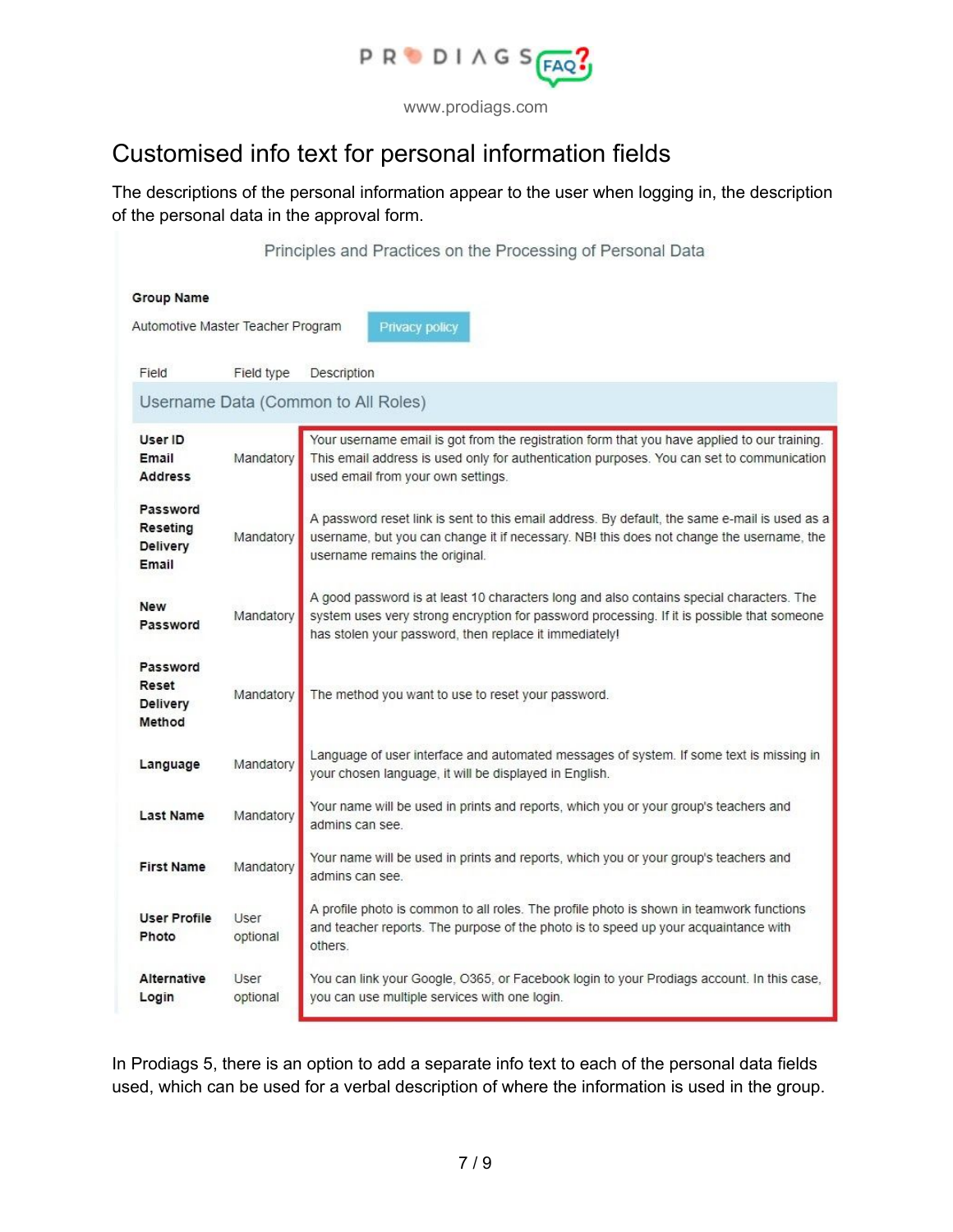

This does not really replace your data protection report based on GDPR, but it can complement the use of data collected by the data subject. At the same time, info also acts as a guide. The group administrator maintains these info texts.



For example, the user information has an info button that displays a description of the username. These descriptions may be changed by the administrator from personal data settings.